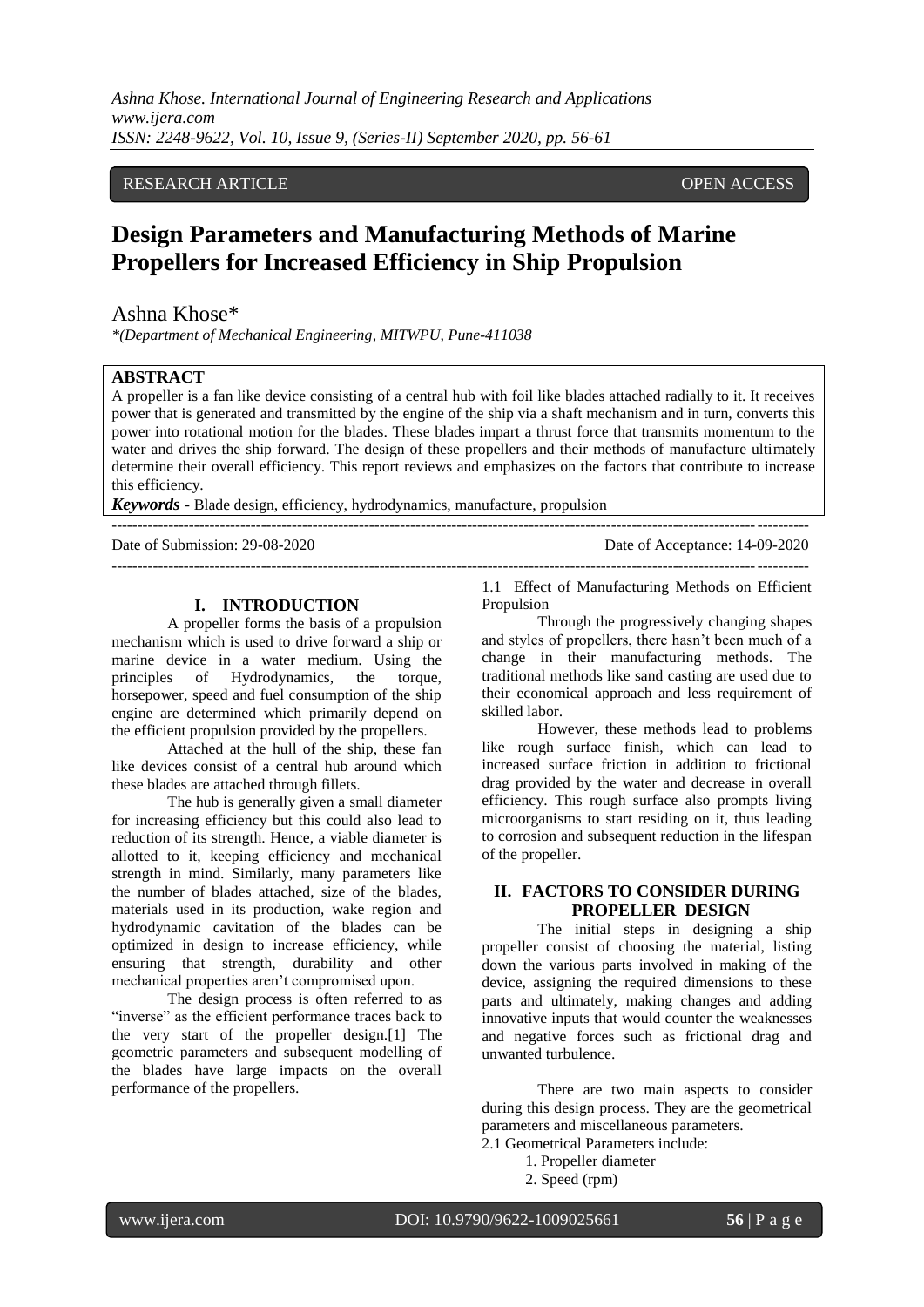3. Torque

- 4. Blade surface area
- 5. Blade outline
- 6. Pitch/Diameter Ratio
- 7. Angle of attack
- 8. Camber

# 2.1.1 Propeller Diameter:

The diameter of the propeller is related to the efficiency. Lesser the diameter, more is the amount of power transmitted to the hub for rotational motion. It is designed to provide tip clearance along the hull of the ship vessel. [1] The optimum diameter can be obtained using a calculation via the Troost series [1] by using the following formula:

 $D = 15.24(Ps)0.2$  $(n)0.6$ Where D is the diameter; Ps is the shaft horsepower; N is the number of revolutions.

## 2.1.2 Speed (rpm):

The speed of the shaft is directly related to efficiency. At a low shaft speed, there is a high shaft torque produced. The speed rpm must differ from the resonant frequencies of other propulsion machineries.

A low rpm can increase propulsion efficiency by 10-15%.

#### 2.1.3 Torque:

The amount of rotary force used to turn the shaft connected between the engine and the propeller is called Torque.

When power is given in HP then torque can be found as:

 $T = 5252.0 * HP / RPM [ft*lb] = 7121 * HP /$ RPM [Nm] [2]

## 2.1.4 Blade Surface Area:

Smaller the surface area of the propeller blade, larger is the efficiency as it provides a cutting effect through the water due to its streamlined nature. However, blades having a smaller surface area are more susceptible to cavitation as the thrust delivered by the propeller is subjected to the small surface area of the blades. Blade thickness on the other hand does not have much of an impact on the efficiency of the propeller but thicker blades induce larger suction and are hence more prone to cavitation.

## 2.1.5 Blade outline:

The most optimum blade curvature design would be broad at the roots, where they are connected to the hub via fillets and narrow or

streamlined at the tips. Two important attributes of blade design are: rake and skew.

#### 2.1.5.1 Rake:

The angle of a propeller blade relative to its hub is called rake. It is either flat (straight) or curved (progressive). It has no direct effect on the efficiency but the interaction between hull and propeller is significant. A larger rake requires a propeller to be of heavier make and overall increases the production cost.

#### 2.1.5.2 Skew:

It is the tangential component of the angle formed between the radial line going through midchord point and radial line going through mid-chord section of the blade.



Fig 1: Diagrammatic representation of (a) Rake and (b) Skew [2]

2.1.6 Pitch/Diameter Ratio:

Pitch is nothing but the unit distance moved by a fixed solitary point and translated along the section nose tail line when one revolution is completed. It measures how much the propeller would drive or push forward. This ratio typically falls between 0.5 and 2.5 with an optimal value for most ship vessels being closer to 0.8 to 1.8. [2]

Studies and observations conclude that larger diameter increases efficiency but also increases drag force hence countering the acquired efficiency. Hence, an optimum pitch/diameter ratio is required for efficient propulsion.

## 2.1.7 Angle of Attack:

The angle of attack depends on the design lift of the blade. Larger the angle of attack, lesser would be the susceptibility to pressure side cavitation. It would thus be more susceptible to the suction side cavitation. Adjacently, if the angle of attack is reduced, the designed section would be more susceptible to pressure side cavitation than suction side cavitation.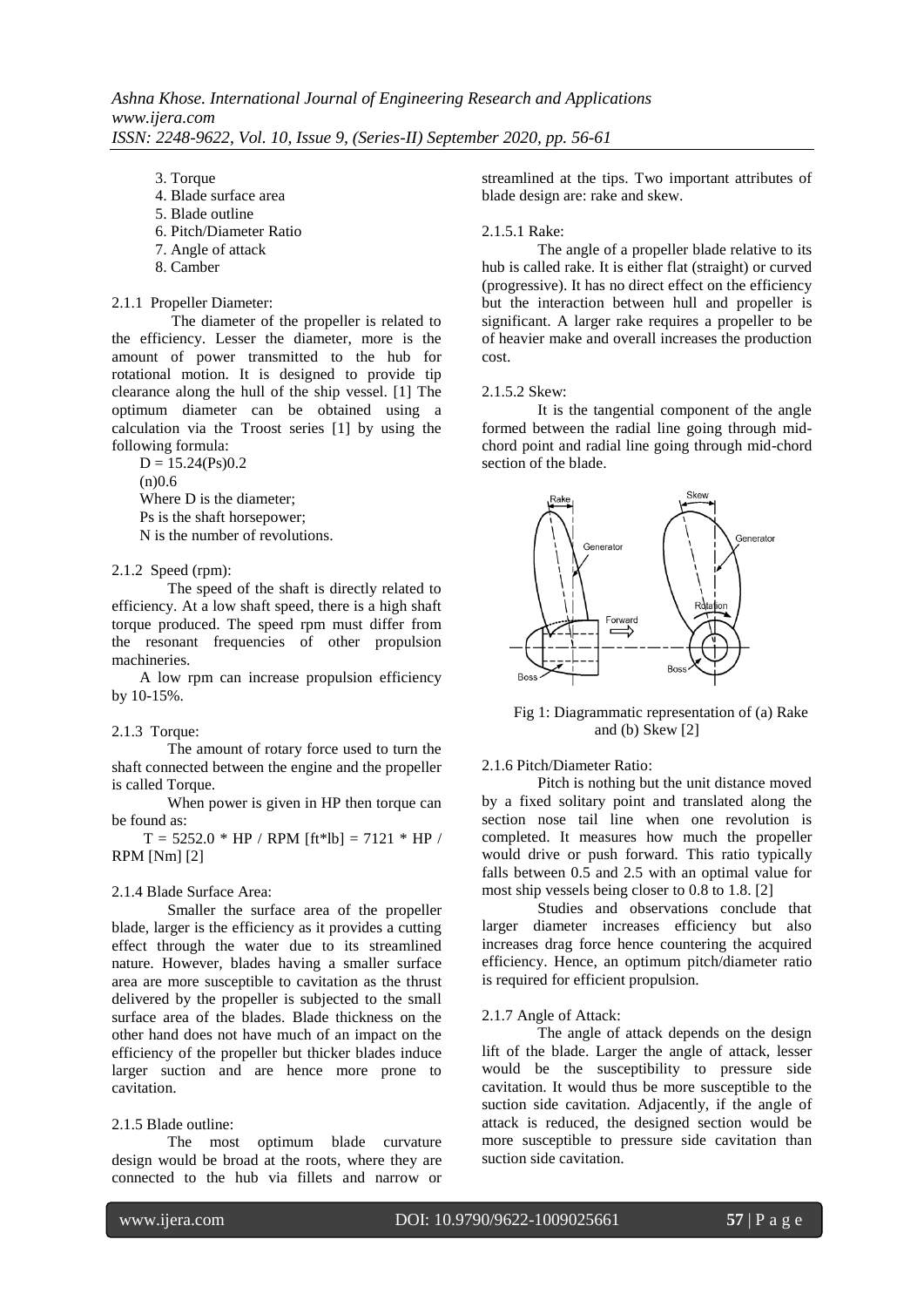

**Fig 2:** Diagrammatic representation of angle of attack and camber of blade [3]

#### 2.1.8 Camber:

Camber refers to the curvature of the entire pressure face. Positive camber facilitates an increase in pitch from the leading edge to the trailing edge of the blade. The distance between the nose- tail line and mean line perpendicular to the former is called camber height. More the camber, larger is the impact on efficiency.

2.2 Miscellaneous Parameters of design influencing efficiency:

Apart from establishing values for the geometric entities that form the building blocks of the propeller design, there are some arbitrary concepts that need to factored into the design. These parameters are based on experimental research and observational analysis of the propeller in function. 2.2.1 Number of blades attached to the propeller hub:

Usually in the design of marine propulsion systems, the number of propeller blades range from 3-5. The 3 blade propellers are said to have maximum efficiency while the 4 blade propellers are used most commonly. The 3 bladed propellers have the least vibration. The 4 or 5 bladed propellers are used to increase surface area without increasing pitch diameter but they can also add to the turbulence in the water.



**Fig 3:** 3 bladed propeller diagrammatic representation for maximum efficiency [4]

2.2.2 Right handed-ness and Left handed-ness of propeller blade:

This "handed-ness" dictates the shape of the propeller. A right handed propeller always rotates clockwise while a left handed propeller always rotates counter clockwise. They can never be interchanged.

#### 2.2.3 Interaction with hull:

Ship propellers perform in the wake region of the ship. This wake is defined as :

 $w = 1 - V_a/V_s$  [2]

If the propeller is attached close to the hull it can induce a low pressure on the hull and thus increase the drag force that it is subjected to. This will negatively impact the efficiency of the propulsion system. The propeller must produce enough thrust to overcome this drag hence it is crucial that it be attached at an adequate distance from the hull.

#### 2.2.4 Fillet point fixture:

The blades of a propeller are radially attached to the hub by providing fillets at their ends to ensure a smooth and steady transition of the blade to the hub. The main function of this fillet is to provide a curvature in place of sharp cut edges so that these edges don't break off due to shear forces. Due to their curved and smooth surfaces, the risk of the forces snapping of the blade from the hub is significantly minimized.

#### 2.2.5 Counter force attachments:

To counter effects like frictional drag, cavitation, unnecessary vibrations and formation of keel vortices, certain accessories or devices need to be installed in the design.

#### 2.2.5.1 Stern Tunnels:

Certain ships have V-shaped sterns which can have unnecessary vibrational effects. These effects are minimized by the use of Stern tunnels which reduce the wake peak effect. They are installed in a horizontal fashion above the propellers.

#### 2.2.5.2 Schneekluth Ducts:

An optimum efficiency improviser, these devices redirect the flow of the water to the top part of the propeller to equalize the wake and hence reduce vibration. They can also be used to accelerate the flow through the propeller blades.

#### 2.2.5.3 Grouches Spoilers:

Designed to prevent the formation of Keel vortices, these triangular shaped small plates are welded in the front, top and side portion of the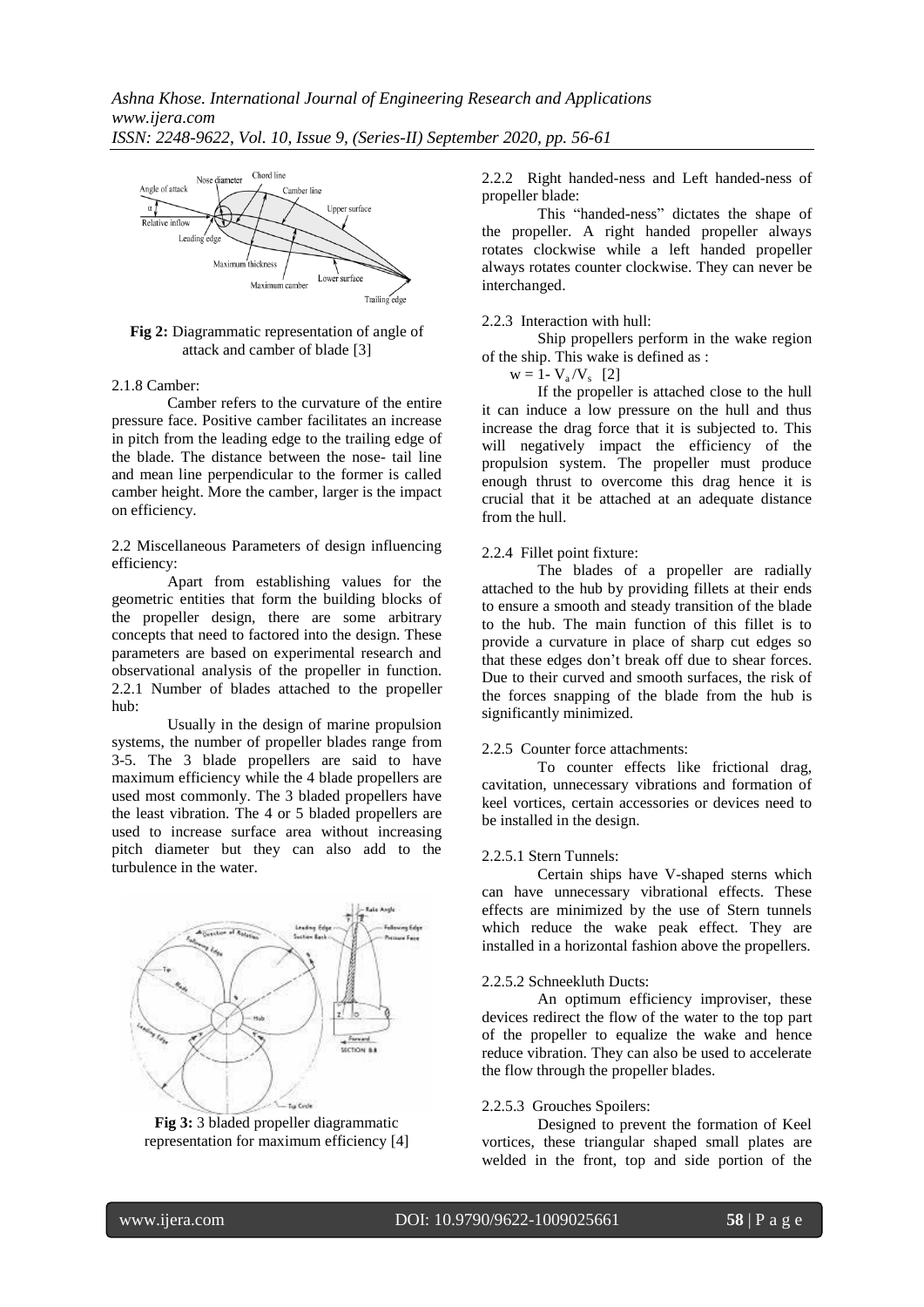propeller. They are used to redirect the flow horizontally through the blades.

#### 2.2.5.4 Rudder Bulb Systems:

This is an energy saving device which is designed to improve propeller wake field. It also reduces the cavitation effect, thus vastly improving efficiency. It can even achieve a reduction in fuel emissions.

# **III. MATERIALS USED IN THE MAKING OF PROPELLERS**

The types of materials influence the design process and the manufacture process greatly. The material needs to be corrosion resistant, light enough for effective propulsion, possessing great mechanical strength and most importantly, be economically viable for mass production.

Popularly, stainless steels and their alloys are used in their manufacture due to their high corrosion resistance and great mechanical properties However, there are some manufacturing processes like CNC manufacturing which use titanium and titanium alloys.

# **IV. MANUFACTURING METHODS OF MARINE PROPELLERS**

As innovative and thoughtfully engineered the design of the propeller is, it all ultimately boils down to the finish obtained during the manufacturing methods. There are parameters like surface roughness and blade curvature that can we properly calculated using mathematical formulae but cannot always be achieved as desired in the manufacture. Hence, the method of manufacturing has a large impact on the efficiency of the propeller too.

4.1 Sand Casting method:

Sand casting has been once of the most standard manufacturing methods for the mass production of propellers. This traditional method is not complex and hence doesn't require skilled labor. The equipment required too isn't much and along with being feasible, it is also very economically viable. The process consists of 4 steps:

- 1. Layout
- 2. Pattern
- 3. Shaping
- 4. Finishing

# 4.1.1 Layout:

The very first step of sand casting includes a plan laid out showing the cross section of the blades, the blade outline, blade thickness, pitch diameter, rake angle and shrinkage of metal provision provided during the casting process. The

layout is generally made of wood and this wood has to have a neat finish along with being clear of knots.  $[5]$ 

The common number of layers used to build the layout on which the casting will occur are 19.

After this, a separate layout is made for determining the shapes of the original casts. [5]

#### 4.1.2 Pattern:

Arranged in a cascading fashion, these wood layers are then ready for proceeding to the next step. These layers are planed down and smoothened. They are then arranged around a central drilled point which would represent the hub. Using an offset, the layers are glued together and then screws hold them in place. This is done till the layers start representing a propeller blade. [5]

#### 4.1.3 Shaping:

Using specific tools, the pattern is then evened out and shaped well. Once the blade is finished, the hub is built. This hub uses cutoff pieces of the blade layers and there are shaped and fixed according to differing hub specifications. After this, the fillet radius is provided at the point where the blade meets the hub.

#### 4.1.4 Finishing:

The small holes and dents in the wood are filled with wood fillers. The finishing of the propeller pattern is done using 80 grit sand papers [5]. Spray paint is used to fill scratches left behind by the sand papers. Further, the propeller is polished, smoothened and finished to perfection by using various paints and chemical solvents.

This was the case for wooden propellers. In case of marine propellers, the similar steps of layout, pattern, shaping and finishing are followed where in place of wood, the molten metal is poured into a sand cast of the pattern mold and then finished by using the machining functions in a lathe or industrial mechanism.



**Fig 4:** Casting process of a giant propeller [\(https://youtu.be/Di6fu7F2BxQ\)](https://youtu.be/Di6fu7F2BxQ)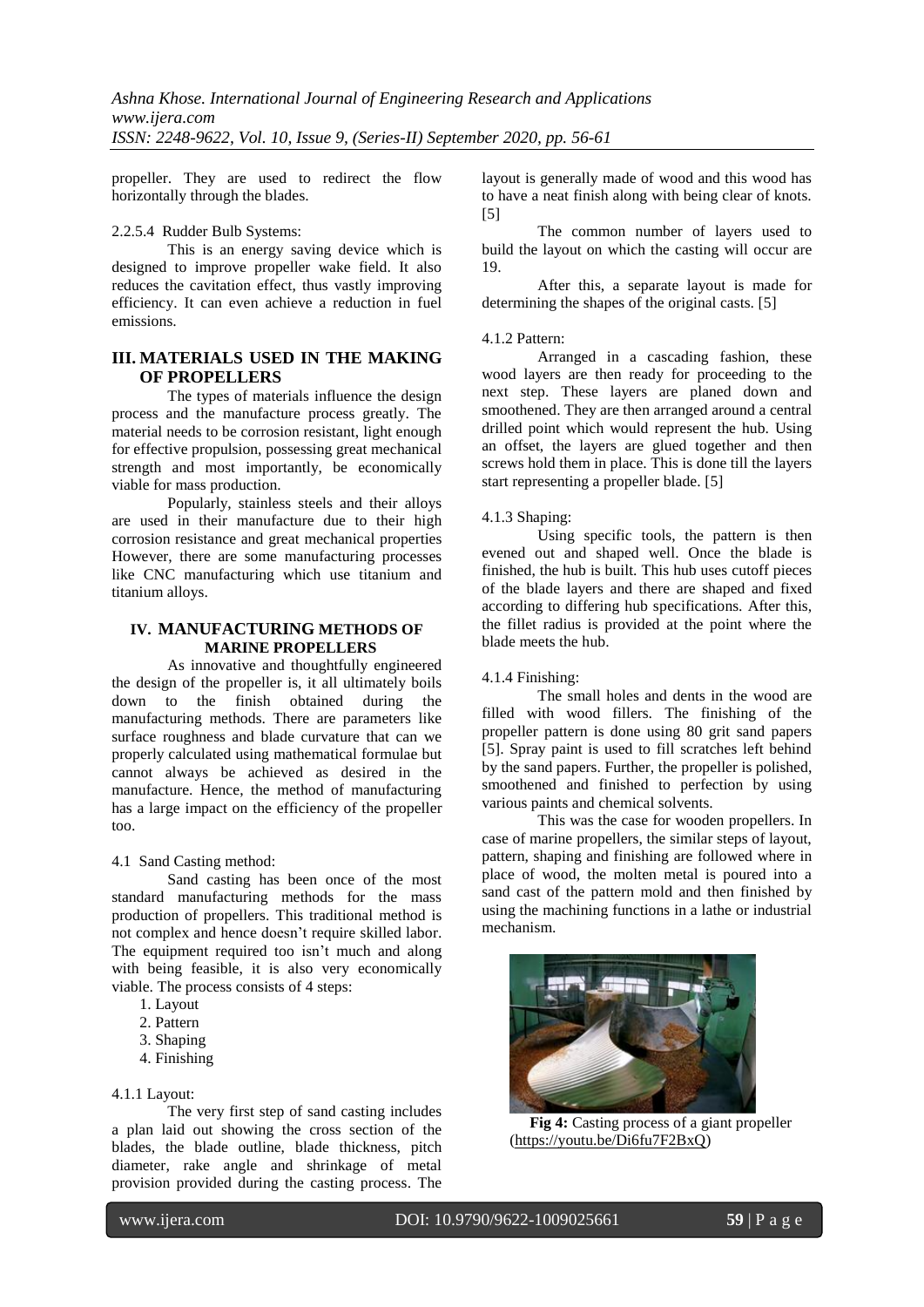## 4.2 CNC Machining of propellers:

CNC machining is a rapid machining process for various metals. In the manufacture of propellers, the commonly used software in CNC manufacturing is MASTERCAM MILL X6. The advantages of CNC machining is that it can create intricate internal features, contrary to other manufacturing processes. [6]

Another software that can be used for the same purpose is HYPERMILL.

There are 5 distinct operations that are involved in this process:

- 1. Top Roughing
- 2. Top Finishing
- 3. Bottom Roughing
- 4. Bottom Finishing
- 5. Parting of Blade

This is however, a complex method of manufacture that requires a lot of skill, precision and accuracy. Along with a skilled user who should have adequate knowledge on how to operate the software, it is a time consuming and uneconomical process. It definitely favors our objective of maximizing efficiency but it cannot be implemented on a large scale.

## 4.3 Laser Engineered Net Shaping (LENS):

Especially used in making propellers out of titanium, this new and upcoming technology uses a high powered laser beam (1400W) to melt metal powder supplied to it coaxially [4]. Its advantage over other processes is , that it can create dense metal parts from propulsion with good metallurgical and mechanical properties.

However, the part requires post processing and needs to be cut from a substrate thus wasting a lot of material.

On viewing it from an efficiency point of view, due to its accuracy and good metallurgical properties it can definitely magnify the efficiency, but due to rough surface finish and additional post processing it cannot produce the most efficient design.

Overall, it is a great method of manufacture but it is not economical and it is still a process that is being explored.

## 4.4 Stereo Lithography:

An additive manufacturing process that utilizes an Ultraviolet beam to melt a photopolymer raisin which is then photochemically solidified into a single 3D layer of the propeller. It is another type of laser manufacturing technology.

It is a fast process that produces a protype strong enough to be machined and finished.

Although it not used on a large scale, it can provide precision and hence enhance efficiency.

Even though it suits the objective, it is an inexpensive method that uses an expensive polymer raisin, hence defeating the purpose of economic manufacturing ultimately.



**Fig 5:** Stereo lithography process. [7]

4.5 Solid Ground Curing:

It is another photopolymer based additive manufacturing technique in which production of layer geometry is carried out using a UV lamp.

It can produce highly accurate products and does not need additional finishing. From an efficiency point of view, it can be a great manufacturing method but it is not economical and produces too much material waste.

# **V. CONCLUSION**

On discussing the various design parameters and manufacturing methods to maximize efficiency, it is clear that from the geometric aspects to the miscellaneous factors, every miniscule point can have a large impact on the efficiency of the propeller and hence effect the ship propulsion. This paper can be considered as a thoroughly revised checklist that should be kept in mind while producing marine propellers for smooth and cost effective ship propulsion systems.

## **REFERENCES**

[1]. Christopher Wojciech Dekanski, *Design and Analysis of Propeller Blade Geometry using the PDE Method, Doctor of Philosophy*, The University of Leeds, Department of Applied Mathematical Studies, August 1993.